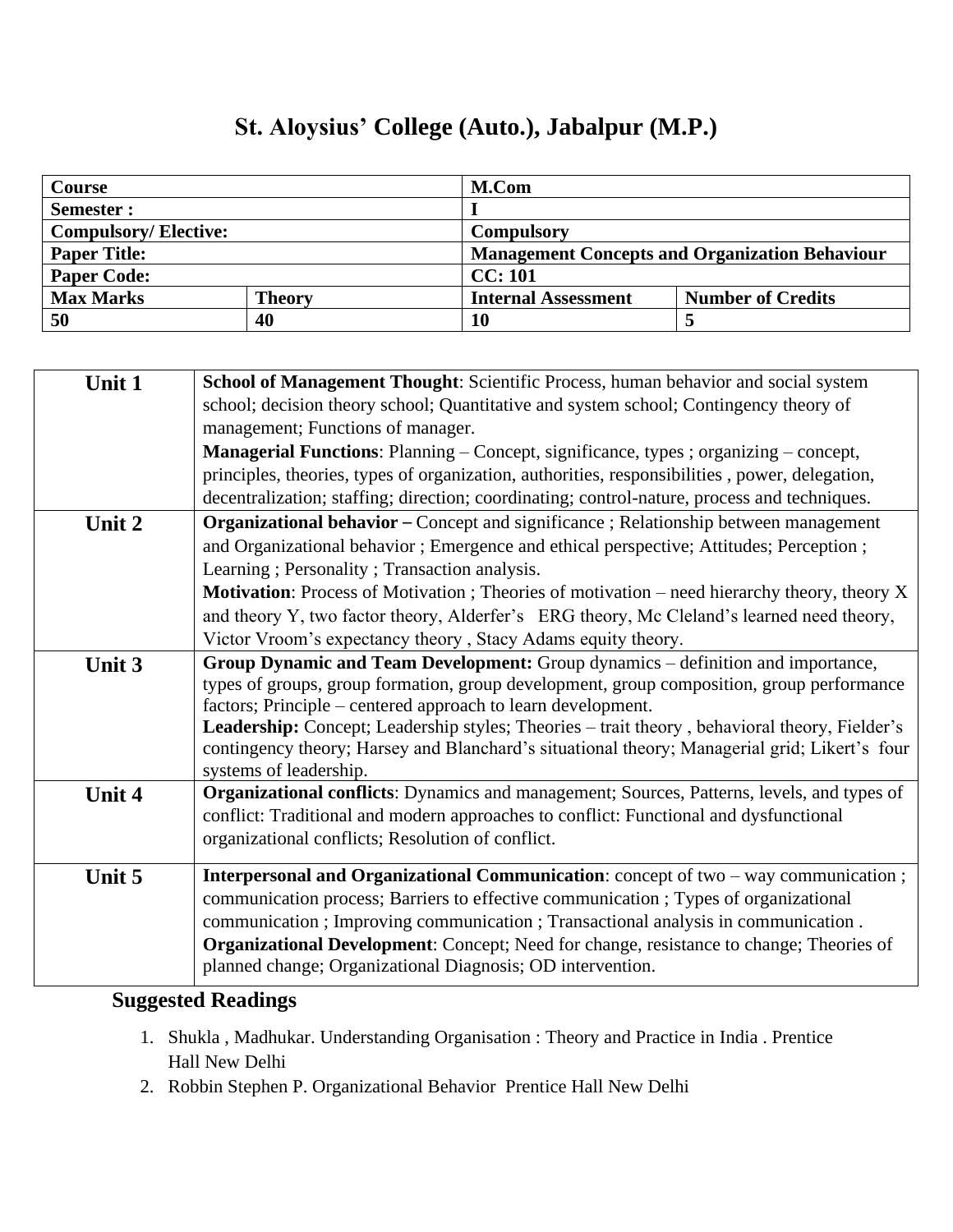|                             | $\sim$ . The state conce (trace), one applied that $\sim$ |                             |                          |
|-----------------------------|-----------------------------------------------------------|-----------------------------|--------------------------|
| Course                      |                                                           | M.Com                       |                          |
| <b>Semester :</b>           |                                                           |                             |                          |
| <b>Compulsory/Elective:</b> |                                                           | <b>Compulsory</b>           |                          |
| <b>Paper Title:</b>         |                                                           | <b>Managerial Economics</b> |                          |
| <b>Paper Code:</b>          |                                                           | CC: 102                     |                          |
| <b>Max Marks</b>            | <b>Theory</b>                                             | <b>Internal Assessment</b>  | <b>Number of Credits</b> |
| 50                          | 40                                                        | 10                          |                          |

### **St. Aloysius' College (Auto.), Jabalpur (M.P.)**

| Unit 1 | Nature and scope of managerial economics: objective of a firm, economic theory and            |
|--------|-----------------------------------------------------------------------------------------------|
|        | managerial theory, managerial economist's role and responsibilities.                          |
|        | <b>Fundamental economic concepts-</b> incremental principle, opportunity cost principle,      |
|        | discounting principle, equi-marginal principle.                                               |
| Unit 2 | <b>Demand analysis:</b> individual and market demand functions, law of demand, determinants   |
|        | of demand, elasticity of demand- its meaning and importance, price elasticity, income         |
|        | elasticity and cross elasticity, using elasticity in managerial decision.                     |
|        | <b>Theory of consumer choice:</b> cardinal utility approach, indifference approach, revealed  |
|        | preference and theory of consumer choice under risk, demand estimation for major              |
|        | consumer durable and non-durable products, demand forecasting techniques.                     |
| Unit 3 | <b>Production theory:</b> production function- production with one and two variable inputs,   |
|        | stages of production, economies of scale, estimation of production function, cost theory      |
|        | and estimation, economic value analysis, short and long run cost functions- their nature,     |
|        | shape and inter-relationship, law of variable proportions, law of return to scale.            |
| Unit 4 | Price determination under different market conditions: characteristics of different           |
|        | market structures, price determination in firms equilibrium in short run and long run under   |
|        | prefect competition, monopolistic competition, oligopoly and monopoly.                        |
|        | Pricing practices: methods of price determination in practice, pricing of multiple            |
|        | products, price discrimination, and international price discrimination and dumping,           |
|        | transfer pricing.                                                                             |
| Unit 5 | <b>Business cycles:</b> nature and phases of a business cycle, theories of business cycles-   |
|        | psychological, profit, monetary, innovation, Cobweb, Samuelson and Hicks theories             |
|        | Inflation: definition, characteristics and types, inflation in terms of demand-pull and cost- |
|        | push factors, effects of inflation.                                                           |
|        |                                                                                               |

- 1. Baumol, William J: Economic Theory and Operations Analysis, Prentice Hall, London.
- 2. Baya, michael R: Managerial Economics and Business Strategy, McGraw Hill Inc. New York.
- 3. Chopra, O.P: Managerial Economics, Tata Mcgraw Hill, Delhi.
- 4. Varshney RL And Maheshwari KL: Managerial Economics, Sultan Chand And Sons, New Delhi
- 5. Dwivedi DN: Managerial Economics, Vikas Publishing House, New Delhi.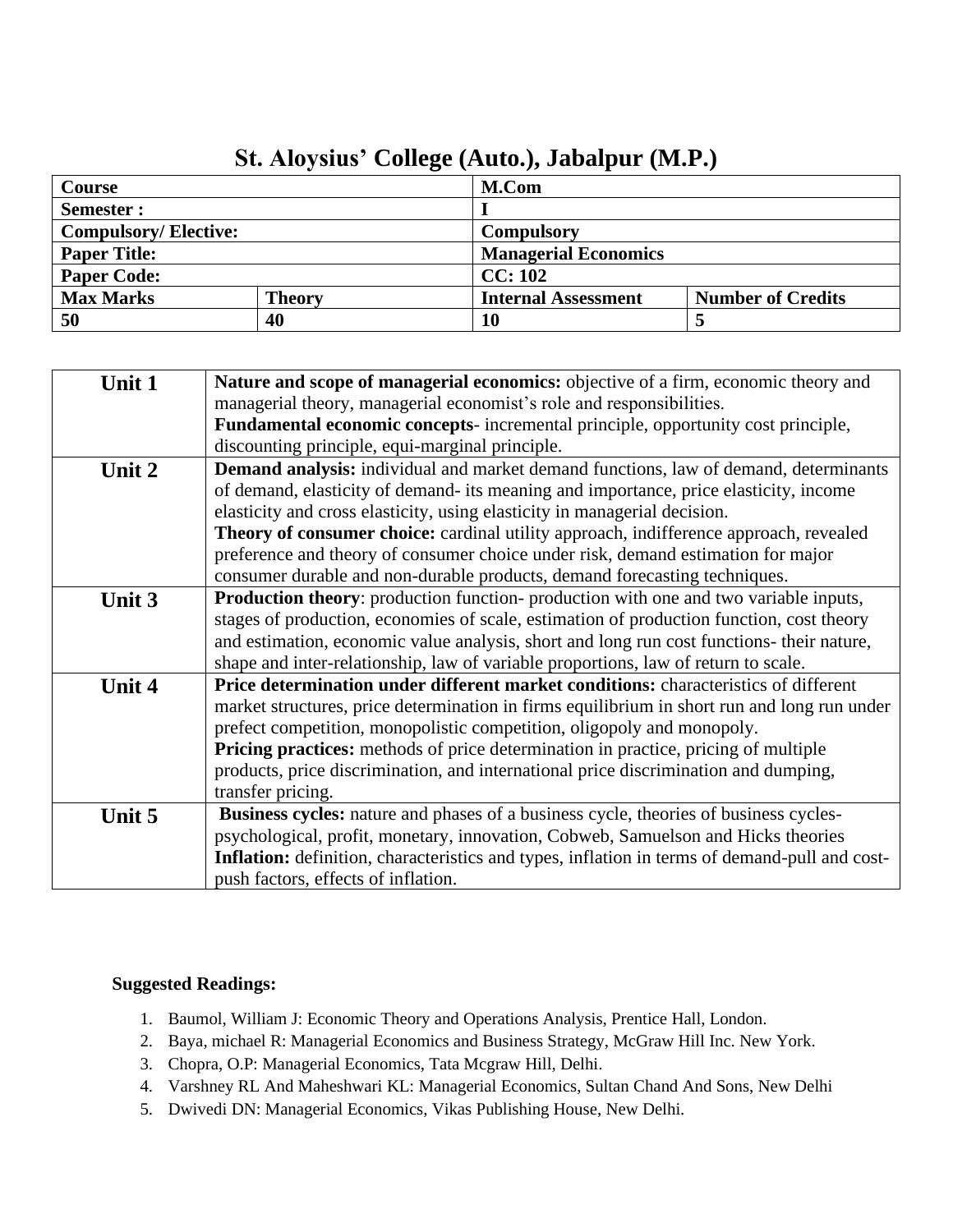## **St. Aloysius' College (Auto.), Jabalpur (M.P.)**

| <b>Course</b>               |               | M.Com                                |                          |
|-----------------------------|---------------|--------------------------------------|--------------------------|
| Semester :                  |               |                                      |                          |
| <b>Compulsory/Elective:</b> |               | Compulsory                           |                          |
| <b>Paper Title:</b>         |               | <b>Financial and Cost Accounting</b> |                          |
| <b>Paper Code:</b>          |               | CC: 103                              |                          |
| <b>Max Marks</b>            | <b>Theory</b> | <b>Internal Assessment</b>           | <b>Number of Credits</b> |
| 50                          | 40            | 10                                   |                          |

| Unit 1 | Introduction –nature scope and importance of financial accounting, basic accounting<br>concepts and conventions, Recognition of revenues and expenses, accounting cycle and<br>accounting equations, GAAP and accounting standards – Indian and international.<br>Accounting books and final accounts: journal, cash book, sales book, purchase book<br>etc., preparation trial balance profit and loss account and balance sheet. |
|--------|------------------------------------------------------------------------------------------------------------------------------------------------------------------------------------------------------------------------------------------------------------------------------------------------------------------------------------------------------------------------------------------------------------------------------------|
| Unit 2 | <b>Bank Reconciliation Statements.</b> Final accounts of non-profit organization. Valuation of<br>goodwill and shares.                                                                                                                                                                                                                                                                                                             |
| Unit 3 | Accounting for issue and redemption of shares and debentures.<br><b>Final accounts of companies</b> $-$ An overview.                                                                                                                                                                                                                                                                                                               |
| Unit 4 | Cost accounting: Meaning, importance and scope of cost accounting, elements of cost-<br>material, labour and overheads costs, methods and type of costing, cost classification, cost<br>sheet.                                                                                                                                                                                                                                     |
| Unit 5 | Cost Ascertainment: Unit Costing, Job costing, Process Costing, Contract Costing<br>Differential costing, incremental costing, and product line costing. Reconciliation of cost<br>and financial accounting                                                                                                                                                                                                                        |

- 1. Gupta,R.L., Advanced financial Accounting , S.Chand and Company,New Delhi.
- 2. Shukla M.C., and T.S.Grewal;Advanced Accountancy,S.Chand and company, New Delhi.
- 3. Dearden,J & S.K.Bhattacharya,Accounting for management , Vikas Publishing House, New Delhi
- 4. Monga J.R. Advanced financial Accounting, Mayur Paperbacks,Noida.
- 5. Beams,F.A. Advance Accounting ,Prentice Hall,New Jersey.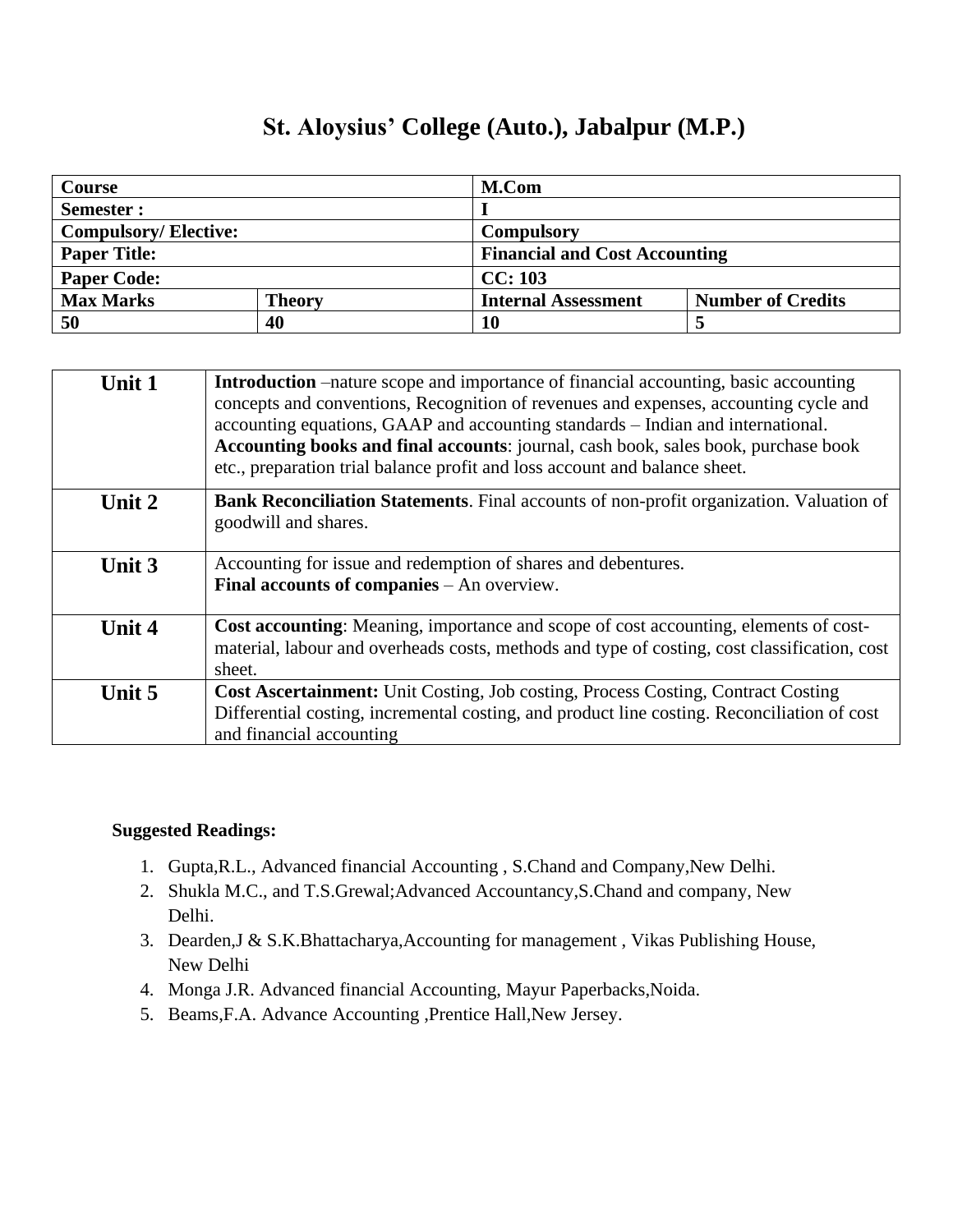### **Course** M.Com **Semester : I Compulsory/ Elective: Elective Group: Finance Group Paper Title: Financial Management Paper Code: FE:01 Max Marks Theory Internal Assessment Number of Credits 50 40 10 4 Unit 1 Financial Management:** Meaning, nature, scope of finance, Financial goal- profit v/s wealth maximization. **Finance functions:** investment, financing and dividend decisions. **Unit 2 Capital Budgeting:** Nature and investment decisions, Investment evaluation criteria- net present value, internal rate of return, profitability index, payback period, accounting rate of return, NPV and IRR comparison, Capital rationing, Risk analysis in capital budgeting. **Unit 3 Operating and Financial Leverage:** Measurement of leverages, Effects of operating and financial leverage on profit, Analyzing alternate financial plans, Combined financial and operating leverage. **Capital Structure Theories:** Traditional and M.M. hypothesis- without taxes and with taxes, Determining capital structure in practice. **Unit 4 Cost of Capital:** Meaning and significance, Calculation of cost of debt, preference capita, equity capital and retained earnings, Combined Cost of Capital (weighted) Cost of equity and CAPM. **Dividend Policies:** Issues in dividend decisions, Walter's Model, Gordon's Model, M-M Hypothesis, dividend and uncertainty, relevance of dividend, Dividend policy in practice, Forms of dividends, Forms of dividends, Stability in dividend policy, Corporate dividend behavior. **Unit 5 Management of Working Capital:** Meaning, significance and types of working capital, Calculating operating cycle period and estimation of working capital requirements, Financing of Working Capital and norms of bank finance, Sources of Working Capital, Factoring services, Various Committee re, Dimensions of Working Capital Management. **Management of Cash, receivables and inventory.**

## **St. Aloysius' College (Auto.), Jabalpur (M.P.)**

- 1. Chandra, Prasanna, Financial Management, Tata Mc Graw Hill, Delhi.
- 2. Pandey I.M., Financial Management, Vikas Publishing House, Delhi.
- 3. Khan M.Y., Jain P.K., Financial Management, Tata Mc Graw Hill, Delhi.
- 4. Van Horne J.C., Financial Management and Policy, Prentice Hall, Delhi.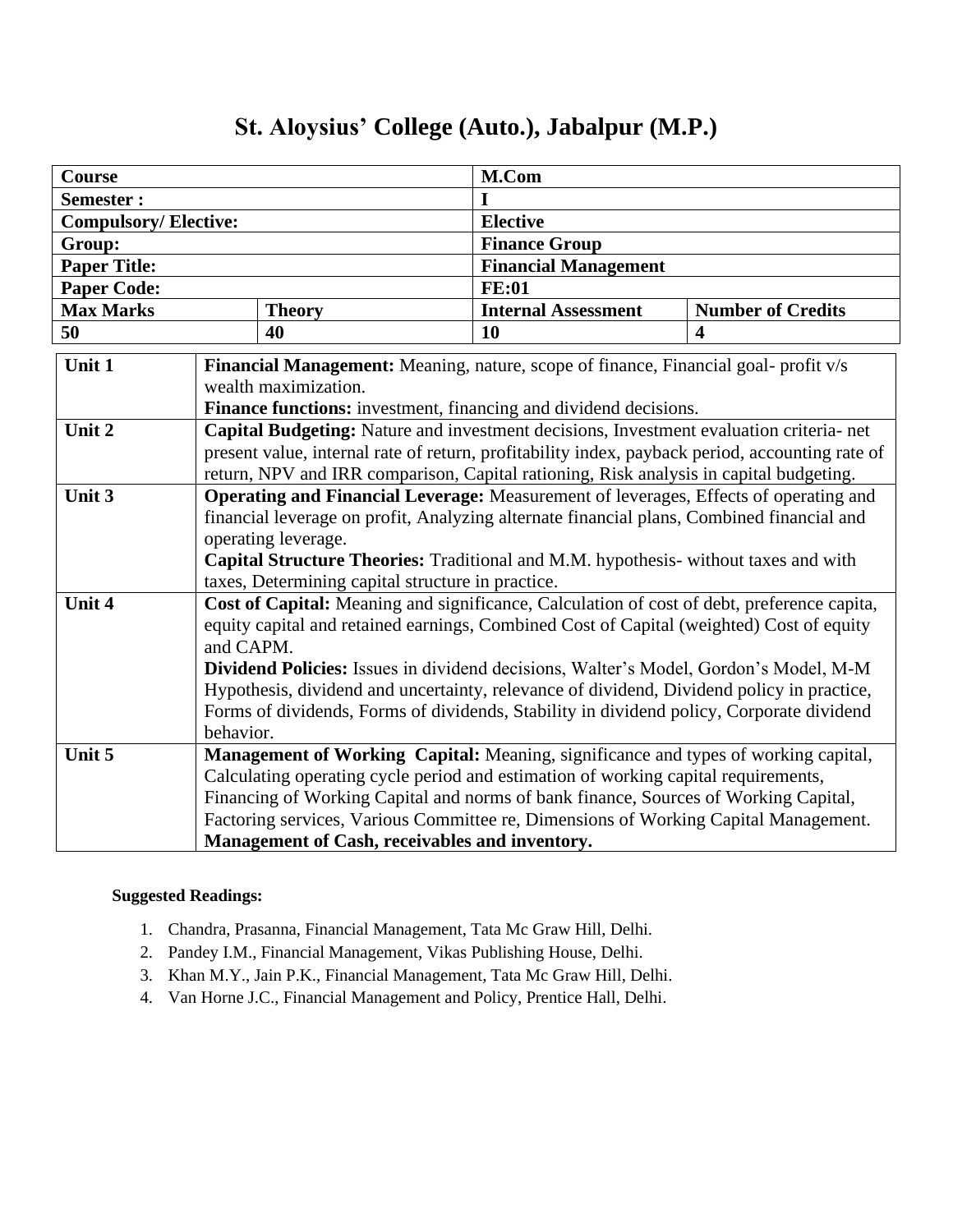| Course                                                          |  | M.Com                    |                                           |  |
|-----------------------------------------------------------------|--|--------------------------|-------------------------------------------|--|
| Semester:                                                       |  |                          |                                           |  |
| <b>Compulsory/Elective:</b>                                     |  | <b>Elective</b>          |                                           |  |
| Group:                                                          |  | <b>Finance</b>           |                                           |  |
| <b>Paper Title:</b>                                             |  |                          | <b>Financial Institutions and Markets</b> |  |
| <b>Paper Code:</b>                                              |  | <b>FE:02</b>             |                                           |  |
| <b>Max Marks</b><br><b>Internal Assessment</b><br><b>Theory</b> |  | <b>Number of Credits</b> |                                           |  |
| 50<br>40                                                        |  | 10                       |                                           |  |

# **St. Aloysius' College (Auto.) Jabalpur (M.P.)**

| system and economic development; Indian financial system- an overview<br>Financial Markets: Money and capital markets; Money market- meaning, constituents, functions of<br>money market; Money market instruments- call money, treasury bills, certificate of deposits,<br>commercial bills, trade bills.; Recent trends in Indian money market; Capital market- primary and<br>secondary markets; Depository system; Government securities market; Role of SEBI- an overview;<br>Recent developments |
|--------------------------------------------------------------------------------------------------------------------------------------------------------------------------------------------------------------------------------------------------------------------------------------------------------------------------------------------------------------------------------------------------------------------------------------------------------------------------------------------------------|
|                                                                                                                                                                                                                                                                                                                                                                                                                                                                                                        |
|                                                                                                                                                                                                                                                                                                                                                                                                                                                                                                        |
|                                                                                                                                                                                                                                                                                                                                                                                                                                                                                                        |
|                                                                                                                                                                                                                                                                                                                                                                                                                                                                                                        |
|                                                                                                                                                                                                                                                                                                                                                                                                                                                                                                        |
|                                                                                                                                                                                                                                                                                                                                                                                                                                                                                                        |
| Reserve Bank of India: Organization, Management and functions; Credit creation and control;<br>$Unit-II$                                                                                                                                                                                                                                                                                                                                                                                               |
| <b>Monetary Policy</b>                                                                                                                                                                                                                                                                                                                                                                                                                                                                                 |
| <b>Commercial Banks:</b> Meaning, functions, management and investment policies of commercial banks;                                                                                                                                                                                                                                                                                                                                                                                                   |
| Present structure; E-banking and e-trading; Recent developments in commercial banking                                                                                                                                                                                                                                                                                                                                                                                                                  |
| Development Banks: Concept, objectives and functions of development banks; Operational and                                                                                                                                                                                                                                                                                                                                                                                                             |
| promotional activities of development banks; IFCI, ICICI, IDBI, IRBI, SIDBI; State development                                                                                                                                                                                                                                                                                                                                                                                                         |
| banks, State financial corporations                                                                                                                                                                                                                                                                                                                                                                                                                                                                    |
| <b>Insurance Sector:</b> Objectives, role, investment practices of LIC and GIC; Insurance Regulatory and<br>Unit-III                                                                                                                                                                                                                                                                                                                                                                                   |
| Development Authority-role and functions                                                                                                                                                                                                                                                                                                                                                                                                                                                               |
| Unit Trust of India: objectives, functions and various schemes of UTI; Role of UTI in industrial                                                                                                                                                                                                                                                                                                                                                                                                       |
| finance                                                                                                                                                                                                                                                                                                                                                                                                                                                                                                |
| Non-Banking Financial Institutions: Concept and role of non-banking financial institutions: Sources<br>Unit-IV                                                                                                                                                                                                                                                                                                                                                                                         |
| of finance; Functions of non-banking financial institutions; Investment policies of non-banking financial                                                                                                                                                                                                                                                                                                                                                                                              |
| institutions in India.                                                                                                                                                                                                                                                                                                                                                                                                                                                                                 |
| Mutual Funds: Concept, performance appraisal, and regulation of mutual funds (with special reference                                                                                                                                                                                                                                                                                                                                                                                                   |
| to SEBI guidelines); Designing and marketing of mutual funds schemes; Latest mutual fund schemes in                                                                                                                                                                                                                                                                                                                                                                                                    |
| India-an overview                                                                                                                                                                                                                                                                                                                                                                                                                                                                                      |
| Merchant Banking: Concept, functions and growth; Government policy on merchant banking services;<br>Unit-V                                                                                                                                                                                                                                                                                                                                                                                             |
| SEBI guidelines; Future of merchant banking in India                                                                                                                                                                                                                                                                                                                                                                                                                                                   |
| Interest Rate Structure: Determinants of interest rate structure; Differential interest rate; Recent                                                                                                                                                                                                                                                                                                                                                                                                   |
| changes in interest rate structure                                                                                                                                                                                                                                                                                                                                                                                                                                                                     |
| Foreign Investments: Types, trends and implications; Regulatory framework for foreign investments                                                                                                                                                                                                                                                                                                                                                                                                      |
| in India                                                                                                                                                                                                                                                                                                                                                                                                                                                                                               |

### **Suggested Readings:**

Г

- 1. Awadhani, Investment and Securities Markets in India, Himalaya Publications, Delhi.
- 2. Bhole, L.M.: Financial Markets and Institutions, Tata McGraw Hill, Delhi.
- 3. Averbach, Robert D: Money Banking and Financial Markets; MacMillan, London.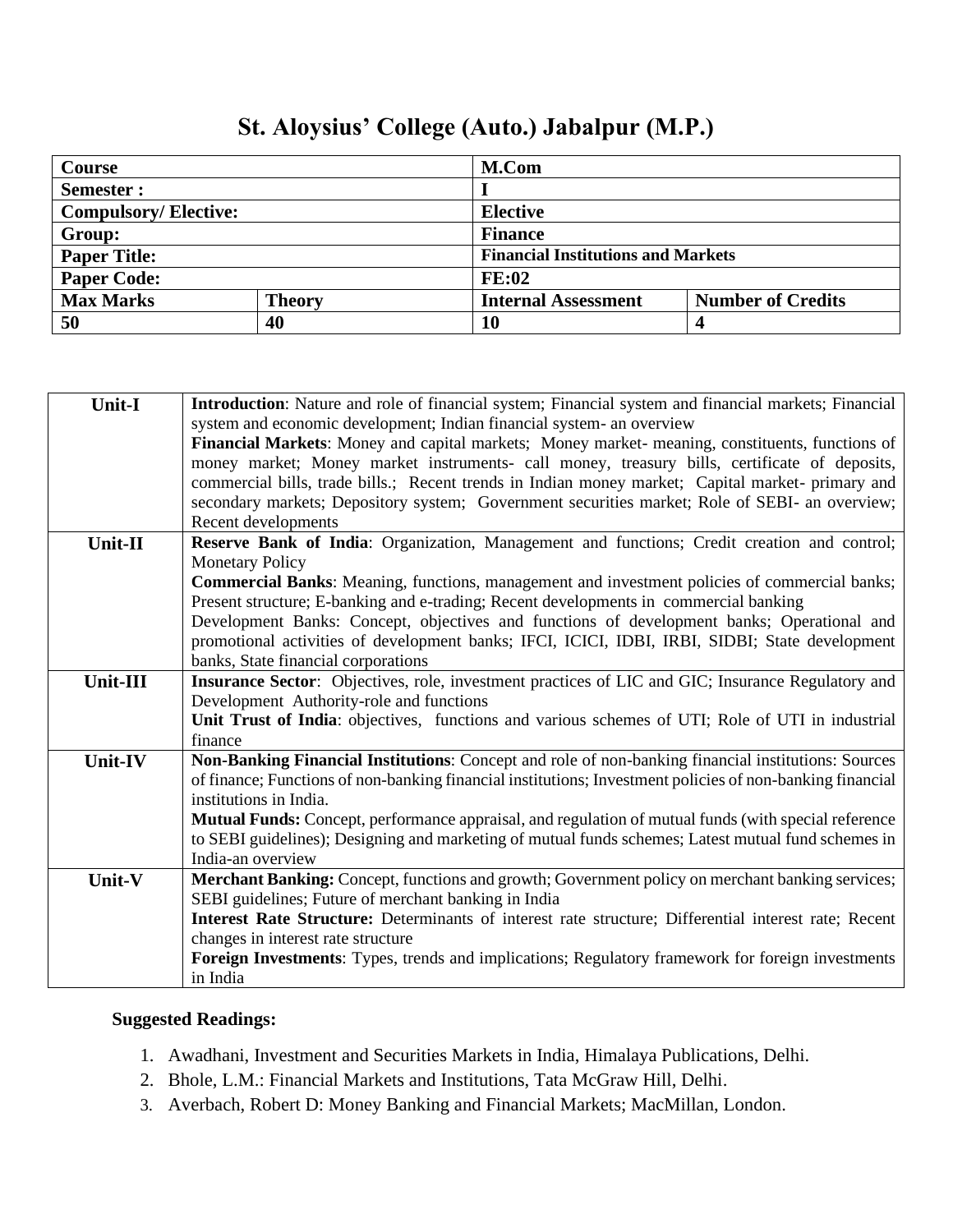| Course                            |  | M.Com                      |                             |  |
|-----------------------------------|--|----------------------------|-----------------------------|--|
| Semester :                        |  |                            |                             |  |
| <b>Compulsory/Elective:</b>       |  | <b>Elective</b>            |                             |  |
| Group:                            |  | <b>Marketing Group</b>     |                             |  |
| <b>Paper Title:</b>               |  |                            | <b>Marketing Management</b> |  |
| <b>Paper Code:</b>                |  | <b>ME:01</b>               |                             |  |
| <b>Max Marks</b><br><b>Theory</b> |  | <b>Internal Assessment</b> | <b>Number of Credits</b>    |  |
| 50<br>40                          |  | 10                         |                             |  |

## **St. Aloysius' College (Auto.) Jabalpur (M.P.)**

| Unit-I        | <b>Introduction:</b> Concepts, nature, scope and importance of Marketing; Marketing Concepts       |
|---------------|----------------------------------------------------------------------------------------------------|
|               | and its evolution; Marketing Mix; Strategic Marketing Planning- An overview                        |
|               | Marketing Analysis and Selection: Marketing environment- macro and micro components                |
|               | and their impact on marketing decisions; Market Segmentation and positioning; Buyer                |
|               | behavior; Consumer versus organizational buyers; Consumer decision making process                  |
| Unit-II       | <b>Product Decisions:</b> Concept of a product; Classification of products; Major product; Product |
|               | line and product mix; Branding; Packaging and labeling; Product life cycle-strategic               |
|               | implication; New product development and consumer adoption process.                                |
| Unit-III      | Pricing Decisions: Factors affecting price determination; pricing policies and strategies;         |
|               | Discounts and rebates.                                                                             |
|               | <b>Distribution Channels and Physical Distribution Decisions:</b> Nature, Functions and types      |
|               | of distribution channels; Distribution Channel intermediaries; Channel management                  |
|               | decisions; Retailing and Wholesaling                                                               |
| Unit-IV       | Promotion Decisions: Communication process, Promotion mix- advertising, personal                   |
|               | selling, sales promotion, Publicity and Public Relation; Determining advertisement budget;         |
|               | Copy designing and its testing; Media selection; Advertising effectiveness; Sales promotion-       |
|               | tools and techniques                                                                               |
| Unit-V        | Marketing Research: Meaning and scope of marketing; Marketing research process                     |
|               | Marketing Organization and Control: Organizing and Controlling marketing operations                |
|               | Issues and Developments in Marketing: Social, ethical and legal aspects of marketing;              |
|               | Marketing of services; International marketing; Green marketing; Cyber marketing;                  |
|               | Relationship marketing and other developments in marketing                                         |
| $\sim$ $\sim$ |                                                                                                    |

- 1. Ramaswamy V.S. & Ramakumari S., Marketing Management, MC Millan India, New Delhi.
- 2. Kotler Philip & Gary Armstrong, Principles of Marketing, Prentice Hall, New Delhi.
- 3. Majumdar Ramanuj, Product Management in India, Prentice Hall, New Delhi.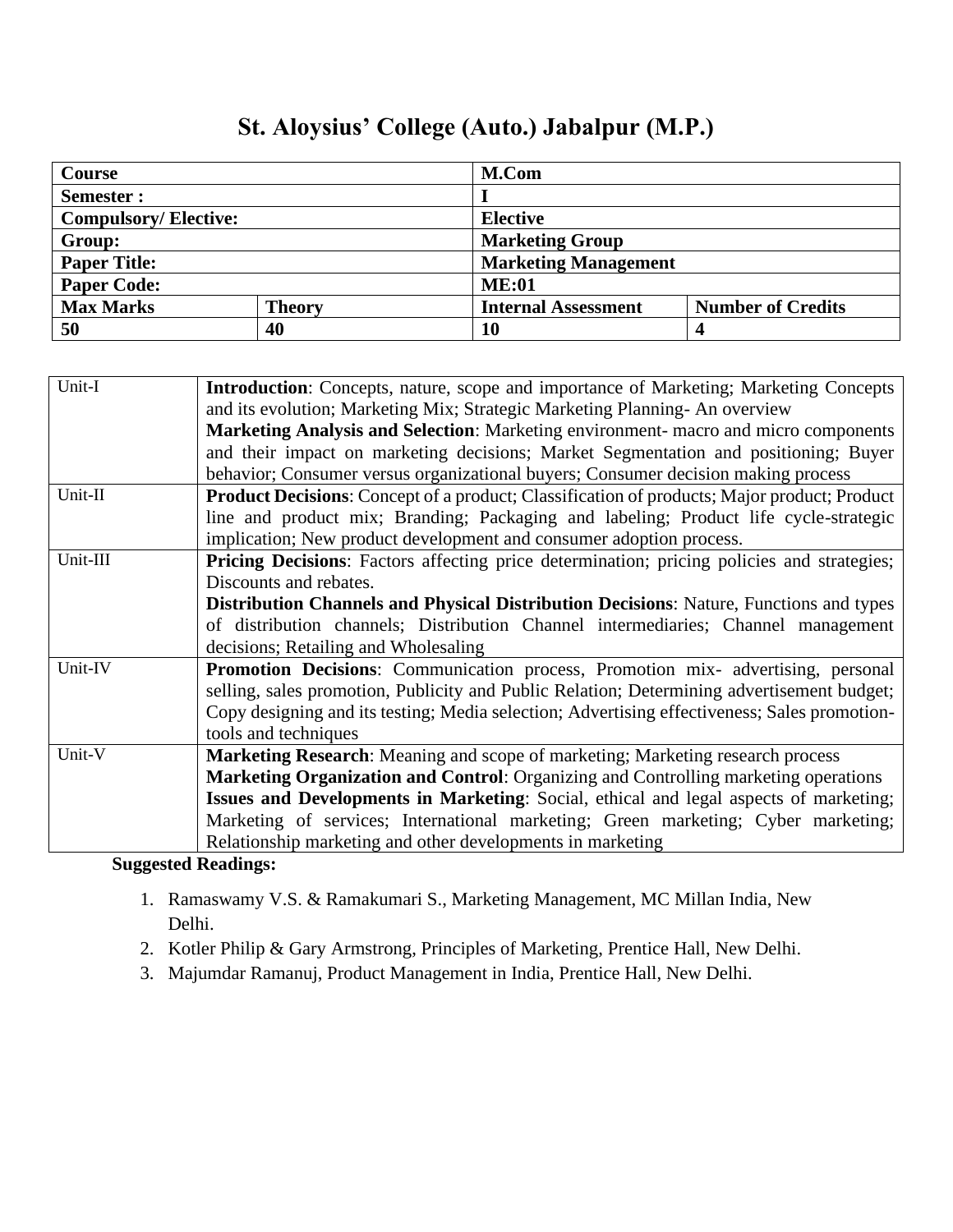| Course                      |               | M.Com                                   |                          |
|-----------------------------|---------------|-----------------------------------------|--------------------------|
| Semester :                  |               |                                         |                          |
| <b>Compulsory/Elective:</b> |               | <b>Elective</b>                         |                          |
| Group:                      |               | <b>Marketing Group</b>                  |                          |
| <b>Paper Title:</b>         |               | <b>Advertising and Sales Management</b> |                          |
| <b>Paper Code:</b>          |               | ME:02                                   |                          |
| <b>Max Marks</b>            | <b>Theory</b> | <b>Internal Assessment</b>              | <b>Number of Credits</b> |
| 50                          | 40            | 10                                      |                          |

## **St. Aloysius' College (Auto.) Jabalpur (M.P.)**

| Unit 1        | <b>Advertising:</b> Definition, advertising as a tool of marketing, Advertising effects-<br>economic and social, Advertising and Consumer Behavior, Advertising Scene in India.<br>Advertising Objectives and Advertising Budgets.                                                                                                                                                                                                                                |
|---------------|-------------------------------------------------------------------------------------------------------------------------------------------------------------------------------------------------------------------------------------------------------------------------------------------------------------------------------------------------------------------------------------------------------------------------------------------------------------------|
| Unit 2        | Advertising Media: Print Media, Broadcasting Media, Non-Media Advertising, Media<br>Planning and Scheduling, Advertising on Internet, Media Selection decisions.<br>Message Design and Development: Copy development, types of Appeal, Copy testing.                                                                                                                                                                                                              |
| Unit 3        | <b>Measuring Advertising Effectiveness:</b> Managing advertising agency-client relationship,<br>Promotional scene in India, Techniques for testing Advertising effectiveness.                                                                                                                                                                                                                                                                                     |
| <b>Unit 4</b> | <b>Selling:</b> Concept, objectives and functions of Sales Management, Fundamentals of<br>Selling, Selling Process, Salesmanship, Product and Customer knowledge<br>Sales Planning: Importance, types, process, Sales Forecasting, Determining Sales<br>territories, quotas and sales budget.<br><b>Sales Organization:</b> Setting up a sales organization, Principles of determining sales<br>organization.                                                     |
| Unit 5        | Sales Force Management: Estimating man power requirements for sales department;<br>Planning for manpower recruitment and selection, training and development, placement<br>and induction, Motivating and leading the sales force, Compensation and promotion<br>policies, Sales meetings and contests.<br><b>Control Process:</b> Analysis of Sales Volume, costs and profitability, Managing expenses<br>of Sales personnel, Evaluating sales force performance. |

- 1. Aaker, David, et. al.: Advertising Management, Prentice Hall, New Delhi.
- 2. Norris, James S.: Advertising, Prentice Hall, New Delhi.
- 3. Sengupta Subroto: Brand Positioning, Tata McGraw Hill, Delhi.
- 4. Patrick, Forsyth; Sales Management Handbook, Jaico Publication, Bombay.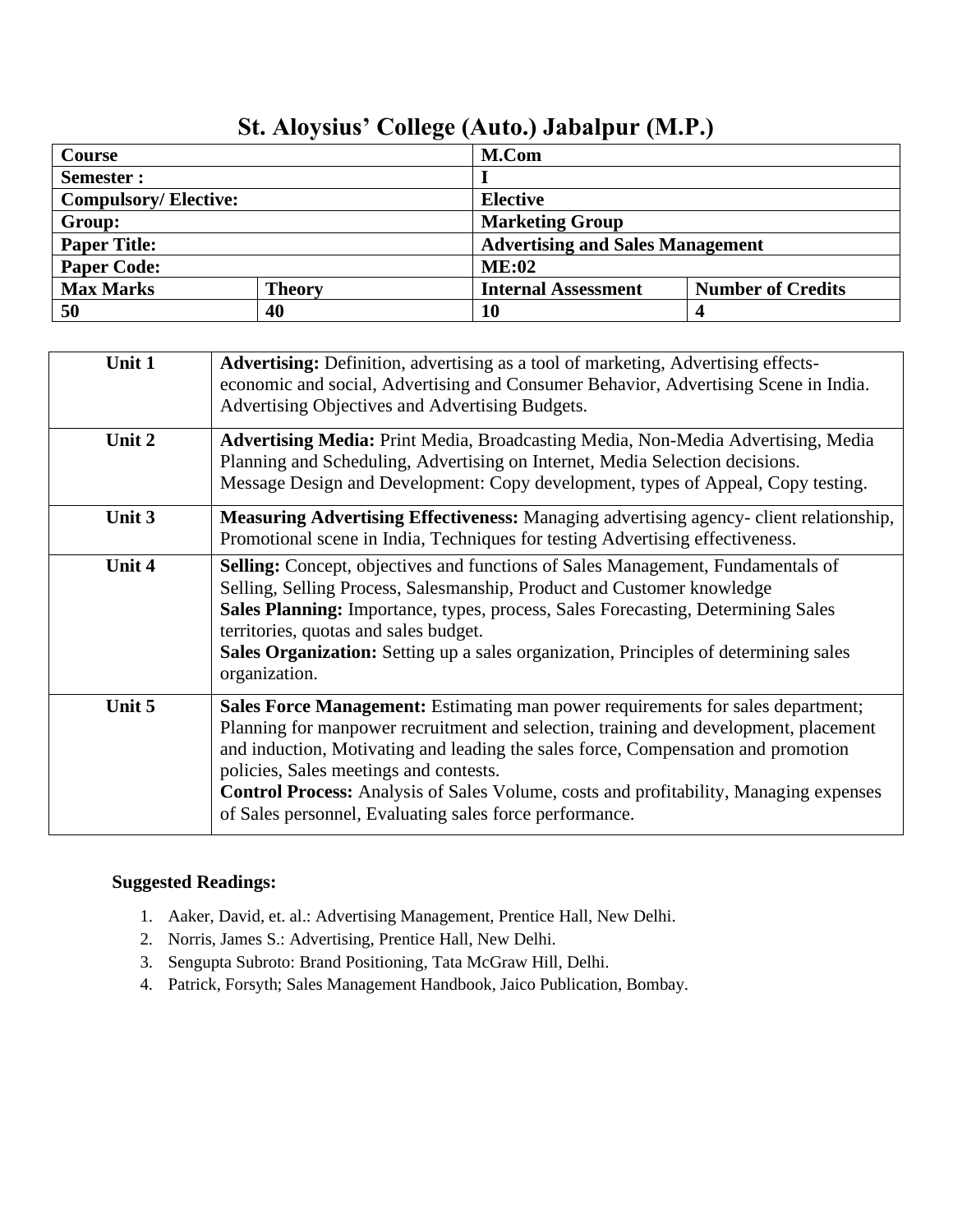| <b>Course</b>               |               |    | M.Com                             |                          |  |
|-----------------------------|---------------|----|-----------------------------------|--------------------------|--|
| Semester:                   |               |    |                                   |                          |  |
| <b>Compulsory/Elective:</b> |               |    | <b>Elective</b>                   |                          |  |
| Group:                      |               |    | <b>Tax Procedure Group</b>        |                          |  |
| <b>Paper Title:</b>         |               |    | <b>Principles of Direct Taxes</b> |                          |  |
| <b>Paper Code:</b>          |               |    | <b>TE:01</b>                      |                          |  |
| <b>Max Marks</b>            | <b>Theory</b> |    | <b>Internal Assessment</b>        | <b>Number of Credits</b> |  |
| 50                          | 40            | 10 |                                   |                          |  |

**St. Aloysius College (Autonomous), Jabalpur, M.P.**

**Course Objective:** The course will provide practical knowledge of income tax and will enable application of various provisions of income tax act for tax calculation. Upon the successful completion of this course, students will be equipped with the concepts of income tax laws in India.

**Unit -1** Tax: Meaning, Features and objectives. Role of Taxes in Indian Economy. Direct Tax in India- General Introduction of Central, Provincial and Local Direct Taxes.

- **Unit -2** Income Tax: Characteristics and main features. Contribution of Income Tax in Public Revenue. Important definitions, Agriculture Income. Residential Status and Tax Liability. Exempted Income.
- **Unit -3** Computation of Taxable Income of Salaried persons. Exempted Items and Computation of Taxable Income in case of Retirement.
- **Unit -4** Computation of Taxable Income from House Property. Calculation of Taxable Income from Business and Profession. Provisions relating to calculation of Income on Estimated Basis of Small Traders, Contractors, Transporters and Professionals.
- **Unit -5** Capital Gains Calculation of Taxable Capital Gain/Loss on Short Term and Long Term Capital Assets. Exemption for Capital Gains. Computation of Income from Other Sources.

### **Suggested Readings:**

1. Shripal Saklecha & Anit Saklecha- -Direct Tax System- Income Tax (Satish Printers and Publishers)

2. Dr R K Jain- Direct Tax System- Income Tax (SBPD Publication)